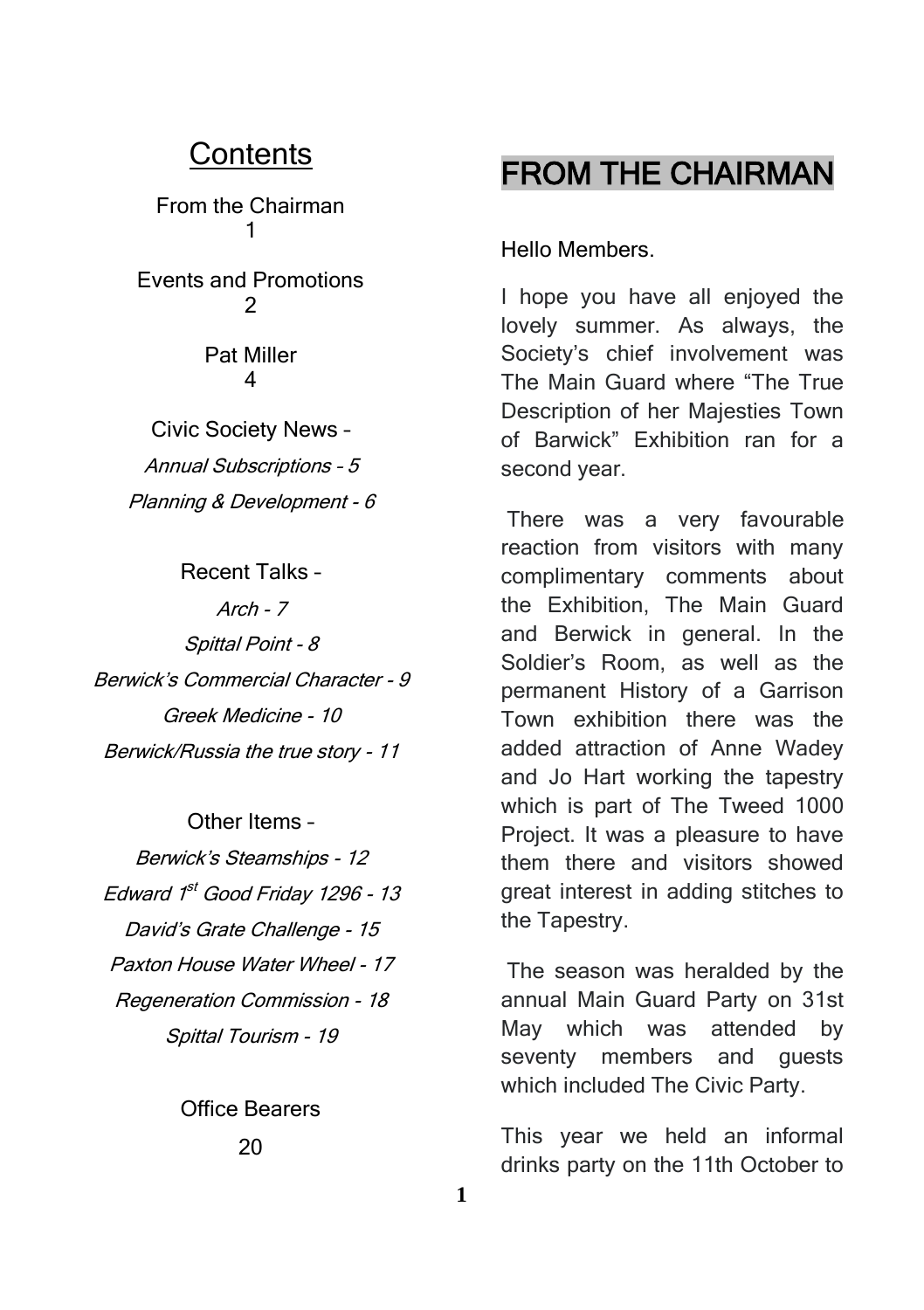thank those who had stewarded during the four month season. We are very grateful indeed to those who gave their time, some on a regular basis.

On 5th July, Catherine Seymour and I attended the Longridge Towers School Founders Day when our annual prize was presented to 3rd form student Molly Ryan for her work with Army Cadets.

Again this year we have given donations to the Tweedmouth Feast Crowning and Carnival Committee and The Spittal Gala.

There is much to be optimistic about Berwick at the moment which includes the proposed new Hospital and new Leisure Centre on separate sites. We really do feel that Berwick is no longer the forgotten town of the county. Northumberland County Council and The Borderlands Growth Deal are intending to fund much more which will be beneficial for the Town including, potentially, a new theatre, arts and conference centre.

We are still waiting to learn the result of the Coastal Communities bids for The Barracks Heritage Hub, the Quayside and the Pontoons which have reached

Government level. However, the Barracks issue has been incorporated into the £300,000 Welcome Visitor Project.

The Berwick Regeneration Commission is very active and a report is included in this **Newsletter** 

I always have a feeling if trepidation when I hear about plans for The Spittal Point area which must have the greatest potential and one of the most impressive outlooks in the country. Plans are afoot for some of the area - we can only keep an eagle eye on how these proceed.

Michael Gallico does an excellent job as Chairman of the Planning and Development Sub-Committee, despite breaking his leg this summer. Our views are taken on board regularly by the County Planning Committee.

## EVENTS AND PROMOTIONS

We have had a number of really interesting, informative talks in the Spring/Summer season of events which are reported later in this Newsletter. We had two given by prestigious lecturers in July when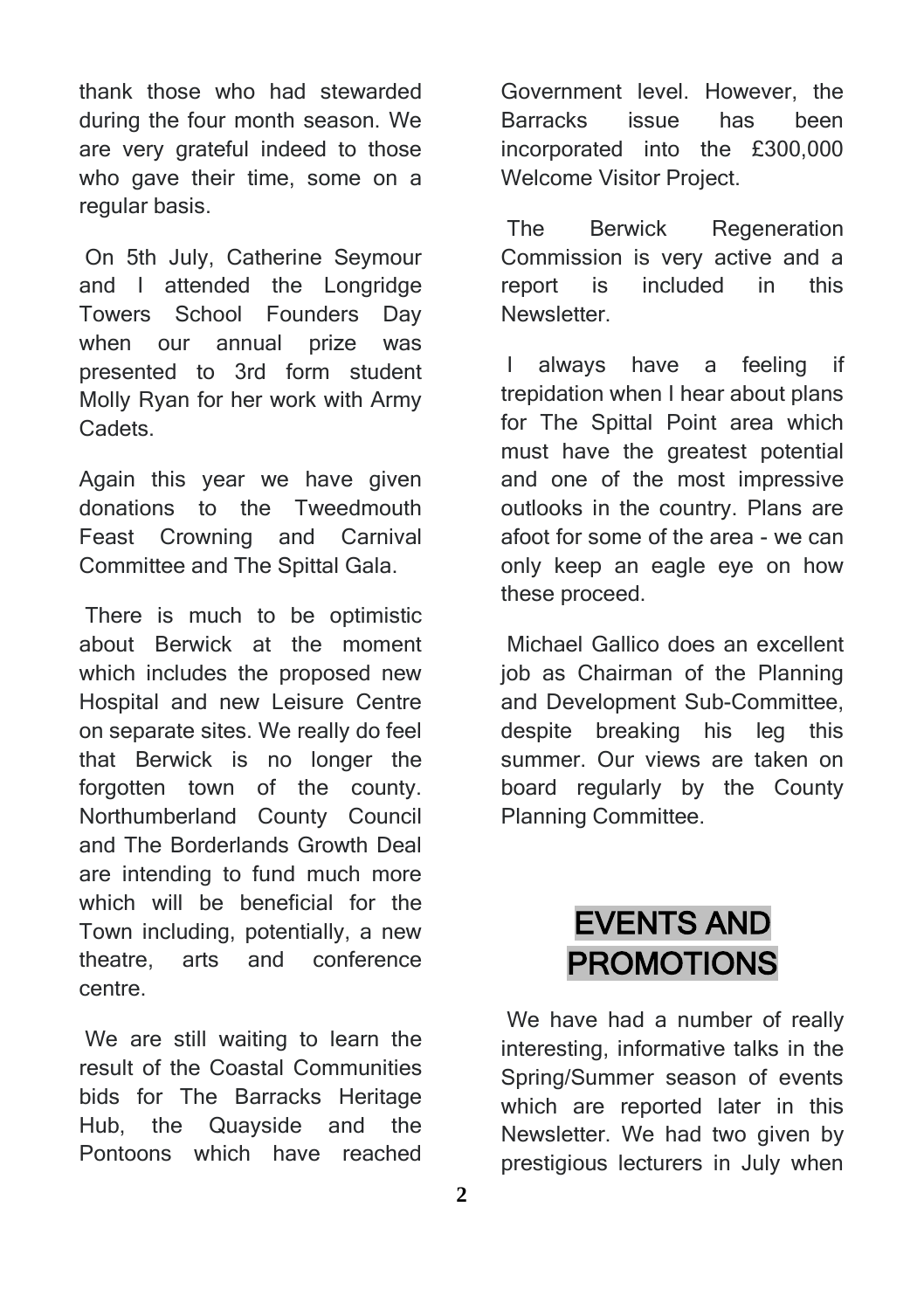Dr Adam Menuge gave a master class on Berwick's Commercial Character and Architecture (Described on our website).

Then Dr Peter Jones gave a fascinating description of Ancient Greek Medicine. This meeting, unfortunately, clashed with the Football World Cup semi-final when England was playing! However, after the talk it turned into a thoroughly enjoyable discussion group.

The Heritage Open Days was a highly successful event with many visitors and created a real buzz in the town's atmosphere. There were interesting sites. presentations and walks with a special display in The Town Hall.

The Society oversaw The Main Guard with The New Tower alongside which was opened for the first time and two of the old favourites - The Gunpowder Magazine and The Cumberland Bastion. The small, organising committee for HODS consisted of Linda Bankier, Catherine Kent, Jane Miller, Jim Herbert and myself. The Town Council also gave support.

This year we co-operated and liaised with the three other Autumn Festivals, The Berwick Food

Festival, The Film Festival and The Literary Festival which proved most beneficial and we hope to do the same next year.

The Christmas Party is on Friday, 7th December (details enclosed) and as always I hope to see many of you there. To all our members I wish you a very happy Christmas and festive season.

### Zoreen Hill

## **NEWSLETTER** CONTRIBUTIONS FROM MEMBERS

It is always a considerable task gathering material for the newsletter in an effort to provide interest and balance. I have been lucky, since taking over two years ago, in having regular input from Michael Cullen, Alan Hughes and more recently from David Spencer-Barclay. However, contributions from other members are most welcome so if you have a topic you would like to write a short article about and likely to be of interest please submit to me preferably by email to:

[\(john.webster.balerno@btinternet.com\)](mailto:john.webster.balerno@btinternet.com)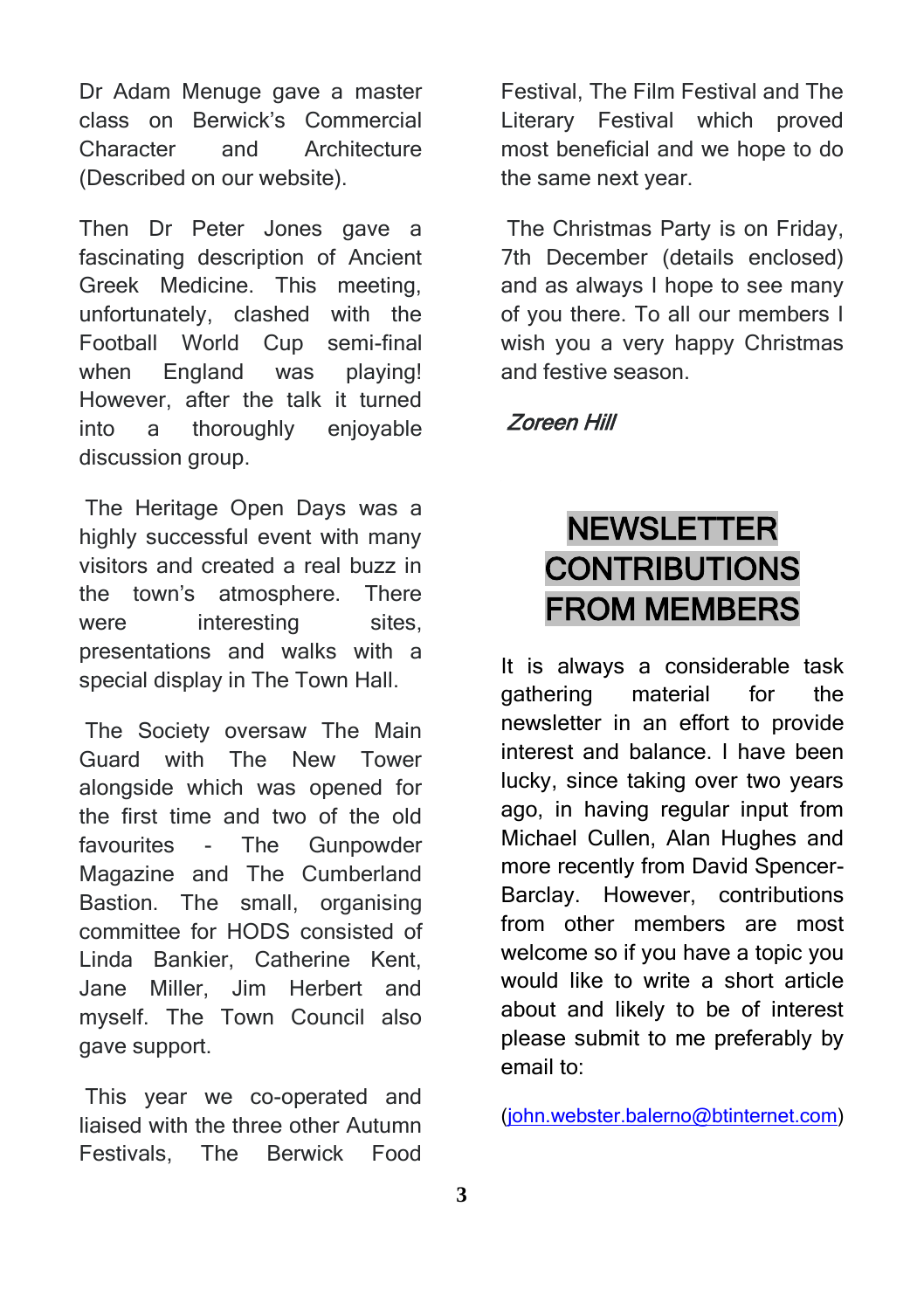## PATRICIA (PAT) MILLER

We were all deeply saddened at the death of Pat Miller on 10th August. Pat was the widow of esteemed architect, Philip Miller, who was Chairman of the Society from 2004 to 2006.

They came to live at Castle Hills in 2000 after Pat, a gifted gardener and designer, had assisted Philip in the restoration of Ampthill Park in Bedfordshire and Cairness House in Aberdeenshire, two large stately homes.

Philip and Pat brought a dynamic into The Civic Society and Berwick with imaginative events, often musical, at Castle Hills and other venues - The Guildhall and The Kings Arms Assembly Rooms.

They both welcomed visitors to Castle Hills, an iconic house in Berwick having been a maternity home where many local residents had been born and given birth.

To many of us Pat's demise seemed sudden - she had looked well and was very cheerful and had recently joined the Executive and P&D Committees.

She will be greatly missed. On 4th September, after the funeral at Houndwood, a reception was held most appropriately in The Main Guard.

### Zoreen Hill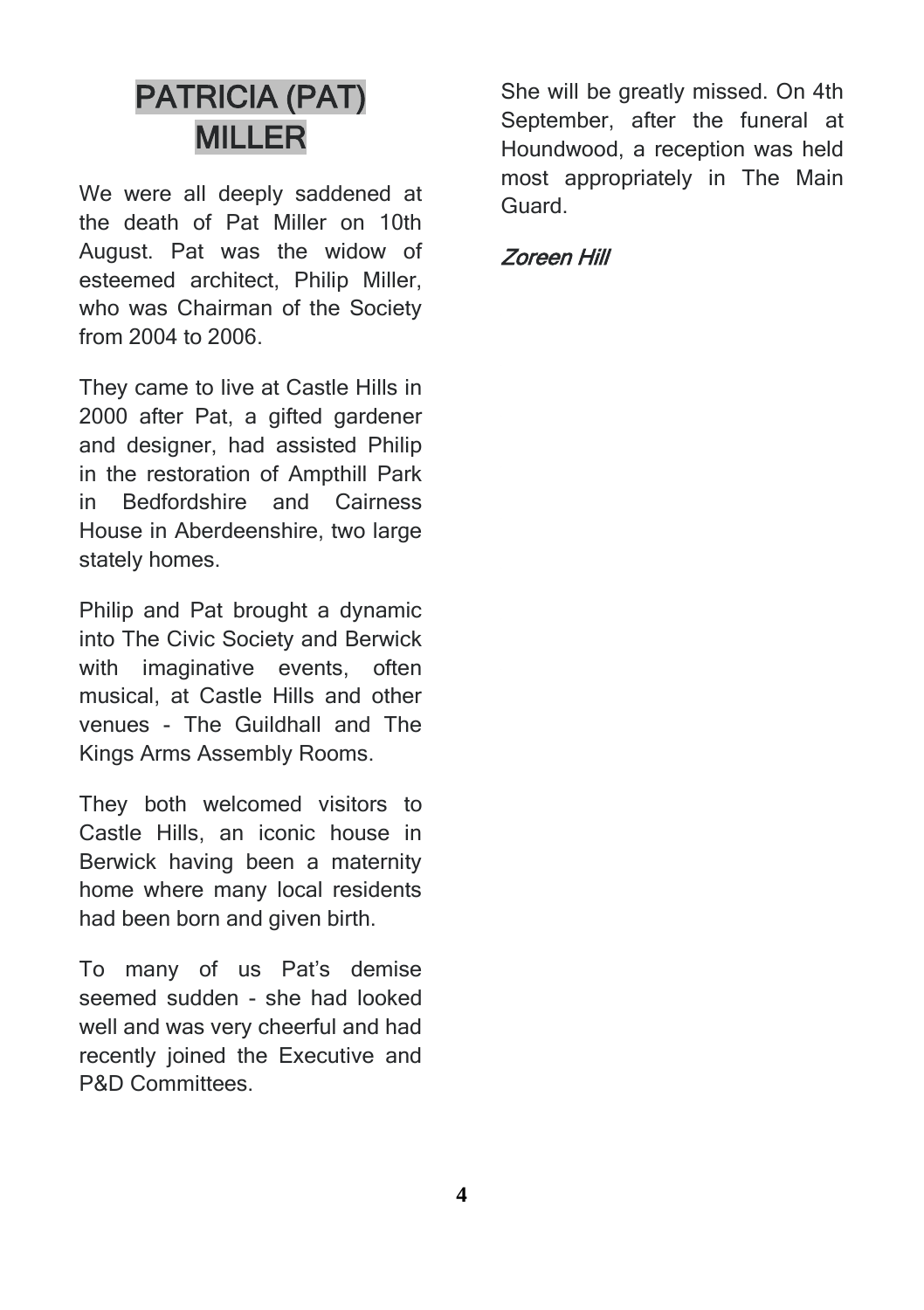# CIVIC SOCIETY NEWS

## ANNUAL **SUBSCRIPTION**

May I remind members that annual subscriptions for 2019 will be due on 15 January 2019: the rate remains the same as for a while, £12 for a joint, and £8 for a single membership which is very good value for all that the Society offers.

Thank you to those who already have a standing order in place: if you do not, there are three ways to pay for 2019:

1. Set up a standing order at your bank or building society to the Civic Society's account: Bank of Scotland, sort code 12-12-57, account number 00156361 You do not need a special form from the Society: this can be done online or over the counter.

2. Set up in online banking a oneoff payment to the same account, to be made on 15 January 2019.

Please, if you choose either 1. or 2., give your name and initial as a reference so that I can identify your subscription from the bank statement. We do have quite a

number of members who share the same surname.

3. Send a cheque to me at the address below: in fact you can send it now, post-dated to 15 January 2019, whilst it's fresh in your mind!

Whichever method you choose, thank you for your continued support. If you really decide that you no longer wish to support the Society please let me know, so that you do not receive reminders.

### Michael Gallico

Hon. Treasurer 72 Ravensdowne, Berwick-upon-Tweed, Northumberland TD15 1DQ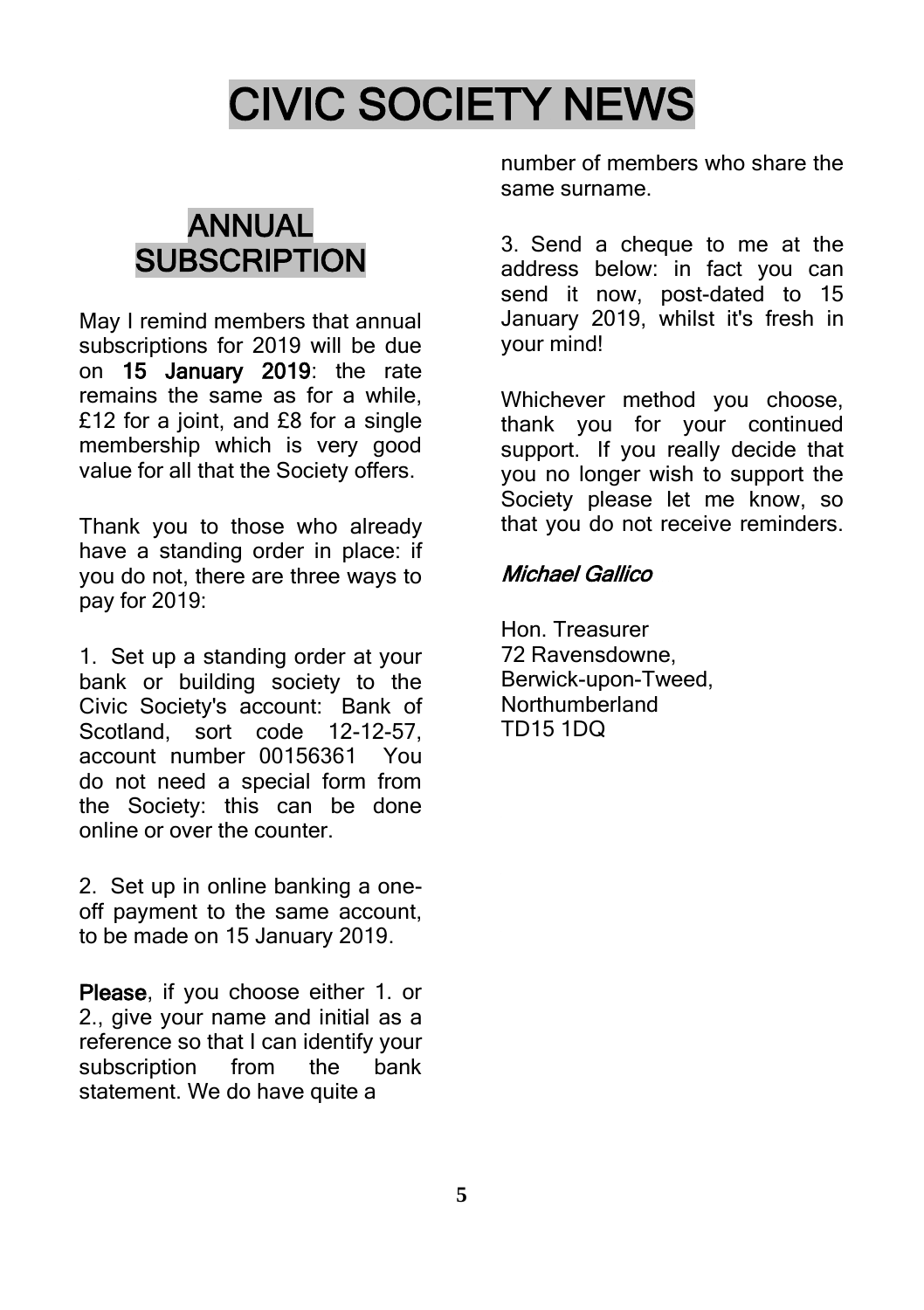## PLANNING & DEVELOPMENT SUB-**COMMITTEE**

This group meets every 6-8 weeks<br>and reviews all new planning all new planning<br>that affect the applications that affect the designated conservation areas (CAs) and listed buildings.

Normally we do not look at applications outside the CAs although the Society did oppose the retail development at Morrisons on the grounds that any further decline of the retail aspect of the town centre and economic activity would jeopardise the maintenance of historic buildings.

The summer has been fairly quiet for new business and the vast majority cause no comment. More<br>applications for replacement for replacement windows have been received, often citing the fact that neighbouring houses already have them, which is not a valid reason when the application affects historic material. In some cases, especially when NCC's Conservation Officer has taken a stand, repair and restoration has been preferred to wholesale replacement.

The former Blackburn & Price site continues to exercise us: whilst the latest application to substitute seven houses for a series of flats is a welcome reduction in density, the Society objected to the monolithic design and height of the row of houses, and the continued plan to use render and non-traditional materials.

There have been some small successes: a retrospective application (to which the Society objected) for a series of advertisements on the outside of the Pets at Home building was refused and the posters have now gone; and the latest in series of proposals to build housing in the courtyard of St Aidan's House, adjacent to the Ramparts, has been withdrawn.

For new developments, such as that planned for 13 Castle Terrace, the former St Mary's vicarage, there was support because the extension would be clearly different from the existing building; and on Lovaine Terrace two applicants brought forward a wellprepared proposal to restore windows and doors to re-create the original appearance of adjoining houses. Incidentally, some members may not know that Castle Terrace is outside the conservation area, a surprising omission when one thinks about it.

### Michael Gallico

Chairman, Planning & Development Subcommittee

[planning@berwickcivicsociety.org.](mailto:planning@berwickcivicsociety.org.uk) [uk](mailto:planning@berwickcivicsociety.org.uk)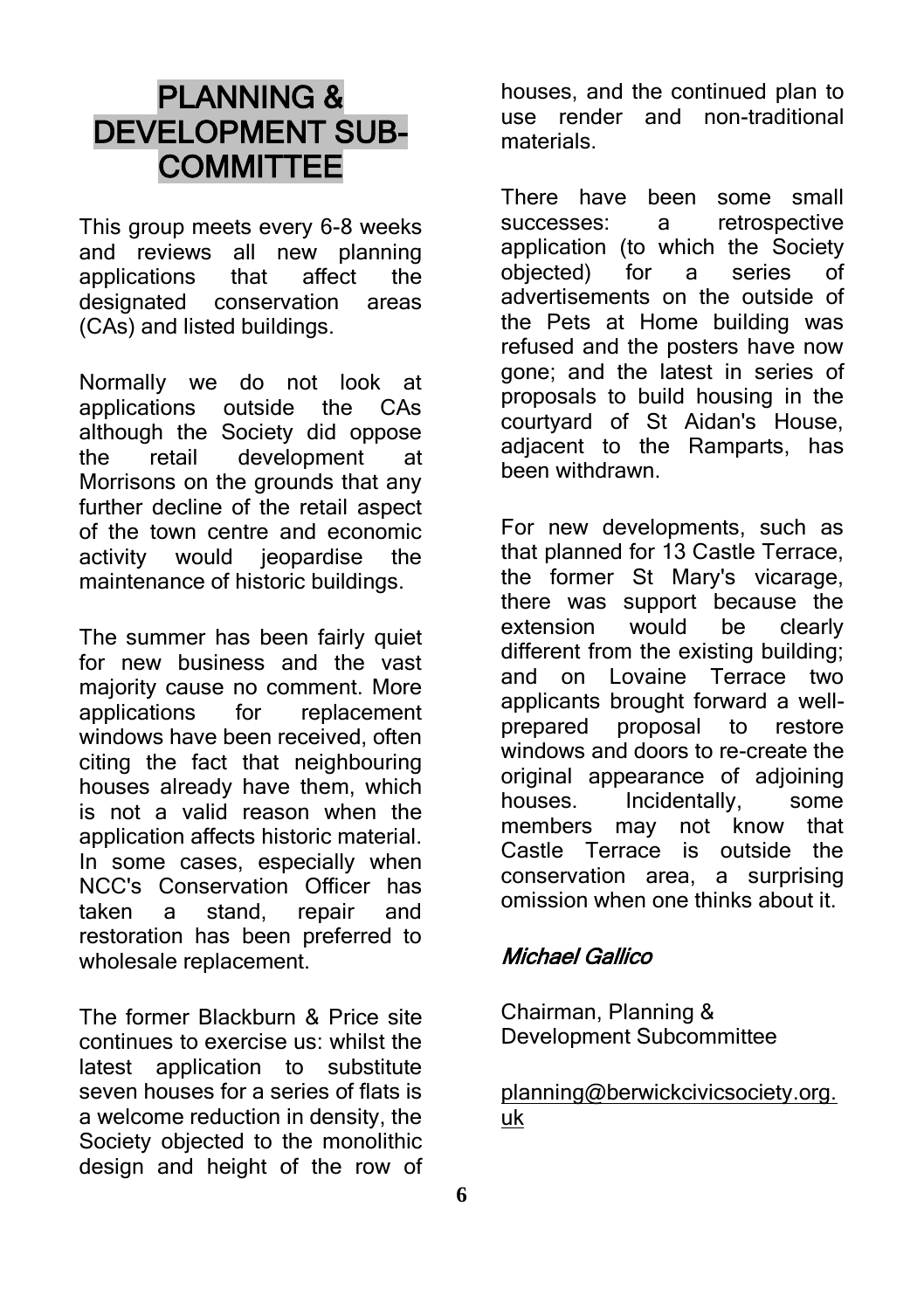# RECENT TALKS

David Spencer-Barclay kindly agreed to take on the demanding role of Reporter at Civic Society meetings following the retiral of Michael Cullen.

Below are his reports from meetings held earlier this year.

## ARCH

On Wednesday 23<sup>rd</sup> May 2018 Councillor **Richard Wearmouth**, chair of ARCH, the arms-length development corporation that is attached to Northumberland County Council (NCC), gave a wide ranging talk lasting fifty two minutes to members of the Civic Society on its performance, since there was a change to the Council administration and how ARCH itself has changed

Cllr Wearmouth began his talk with a potted history of how he came from a position in the private sector to becoming chair of ARCH. He moved on to state he and other councillors had discovered issues that needed resolution when the new administration took over, the proposed move to Ashington from Morpeth for county hall was

cancelled and a whole host of other issues were also addressed, like the restoration of free travel for 16-18 year olds in education something that would benefit Berwick based students

Cllr Wearmouth said that in addition to matters addressed above, together with NCC, a programme of activities are now being implemented for example the selling off of properties outwith Northumberland, the provision of affordable housing, the link up with other councils in appointing a mayor for the new north-of-Tyne grouping.

For Berwick-upon-Tweed in particular, ARCH now embraces the Berwick regeneration activities and welcomes the link up of the various groups established in the town and also embraces the Neighbourhood Plan. Cllr Wearmouth also made reference to the new proposed leisure centre/ hospital building

Cllr Wearmouth fielded several questions from the audience on ARCH and NCC's previous activities in Berwick-upon-Tweed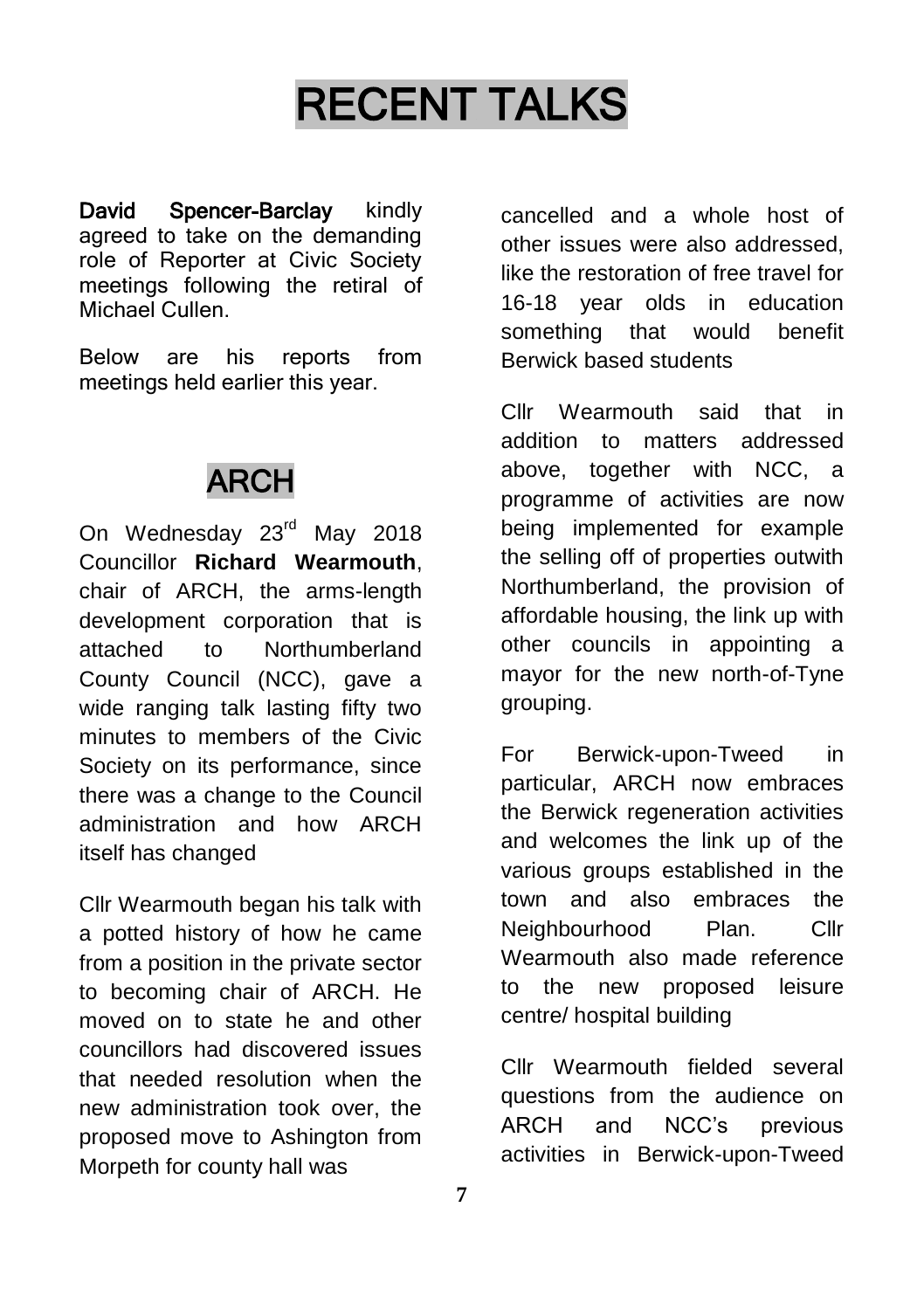as questioners had in the past had less than positive experiences when approaching these bodies in the consultation on projects. Cllr Wearmouth sought to reassure the audience on these matters.

Zoreen, Lady Hill Chairman of the Civic Society, gave the vote of thanks.

### **SPITTAL POINT**

On Wednesday 13<sup>th</sup> June 2018, Mr **Mike Greener**, current secretary of the Spittal Point Development trust, delivered a report on progress on proposals to revitalise the area, he also kindly mentioned the Civic Society's involvement in the project. Mr Greener's report, entitled "Spittal Point- Past, Present and Future?" consisted of a talk aided by a visual presentation to an audience of around fifty.

The visual presentation contained some aerial photographs of how Spittal looked around 1952 and what became apparent was the level of industrial activities present in a fairly concentrated area. The industries were quite diverse in nature, they included salmon fishing employing around 500

workers, some chemical works, phosphate and bone grinding, and fertiliser works both for agricultural use. Mr Greener mentioned that during World War 2, 23 workers were killed when the Luftwaffe mistook the fertiliser works for a munitions factory. The current business activities in the area are for example motor vehicle repairers, some second hand shops, a plant rental company and an ice-cream factory and depot.

Over the last 10 to 15 years there has been at least 7 professional consultations and reports carried out at Spittal Point for the purpose of evaluating how best to improve the look, amenity and employability factors. As would be expected of such discussions on this area, the subject of the remaining Spittal point chimney featured in several questions. In answering these questions, Mr Greener showed several illustrations of how some of the consultants engaged envisaged the use of the chimney; one in particular suggested that the chimney be clad in stainless steel.

County Councillor Georgina Hill, who represents the area, gave the vote of thanks and took the opportunity to provide an update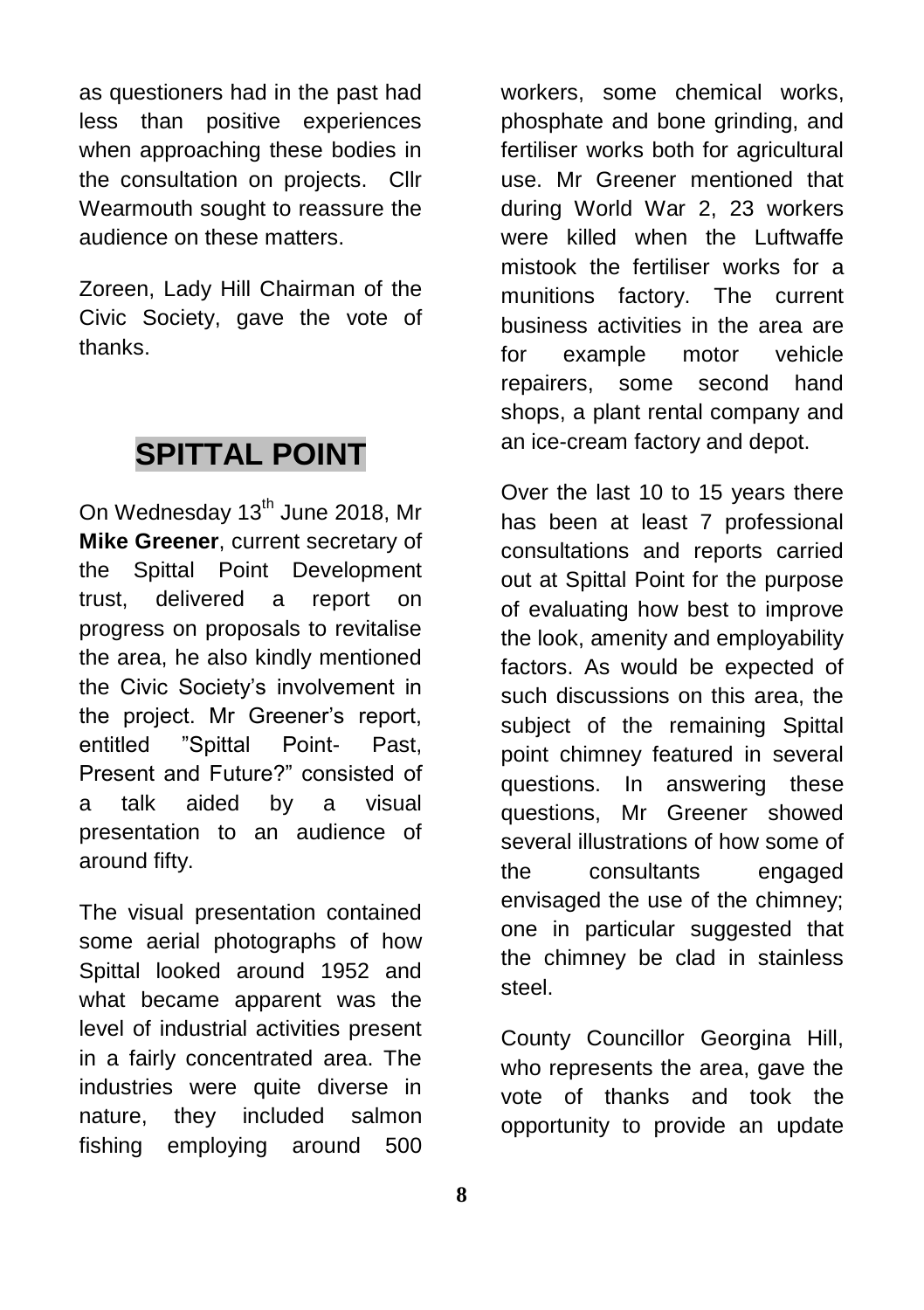on the status of most recent activities.

## **BERWICK'S COMMERCIAL CHARACTER**



*Adam during his presentation*

Berwick Civic Society was treated to a fascinating lecture with visual presentation named " Berwick's Commercial Character" by Dr **Adam Menuge**, of the Faculty of Architecture and History of Art, at Cambridge University. Unusually for the society, the lecture was delivered on the evening of Saturday  $7<sup>th</sup>$  July 2018 at 7:30 pm.

The lecture centred on certain commercial facets of Berwick's past including for example, how Berwick fitted in with Peter Borsay's classification of towns in the early eighteenth century. Dr

Menuge developed the concept by comparing Berwick with other towns namely Norwich, Bristol, Newcastle-upon-Tyne, Exeter, York, Shrewsbury and Chester. Towns that have similar profiles in terms of population, trade and significance in their own area.

Dr Menuge went on to expand on the classification theme by defining activities within Berwick such as having a market, a military garrison, a seaport together with other facets such as being a parliamentary, postal, trading, fishing and manufacturing town and the values placed on these activities that significantly contributed to Berwick's financial and commercial profile.

The visual presentation that ran alongside the lecture was comprehensive in its content showing for example a well known engraving of a scene at the top of Hide Hill at the intersection of Marygate and Church Street. The engraving dated back to circa 1799. Views of modern-day Berwick were also shown, Bridge Street, Hide Hill, Church Street featured together with explanations of their design.

Dr Menuge also commented on the use of the then popular window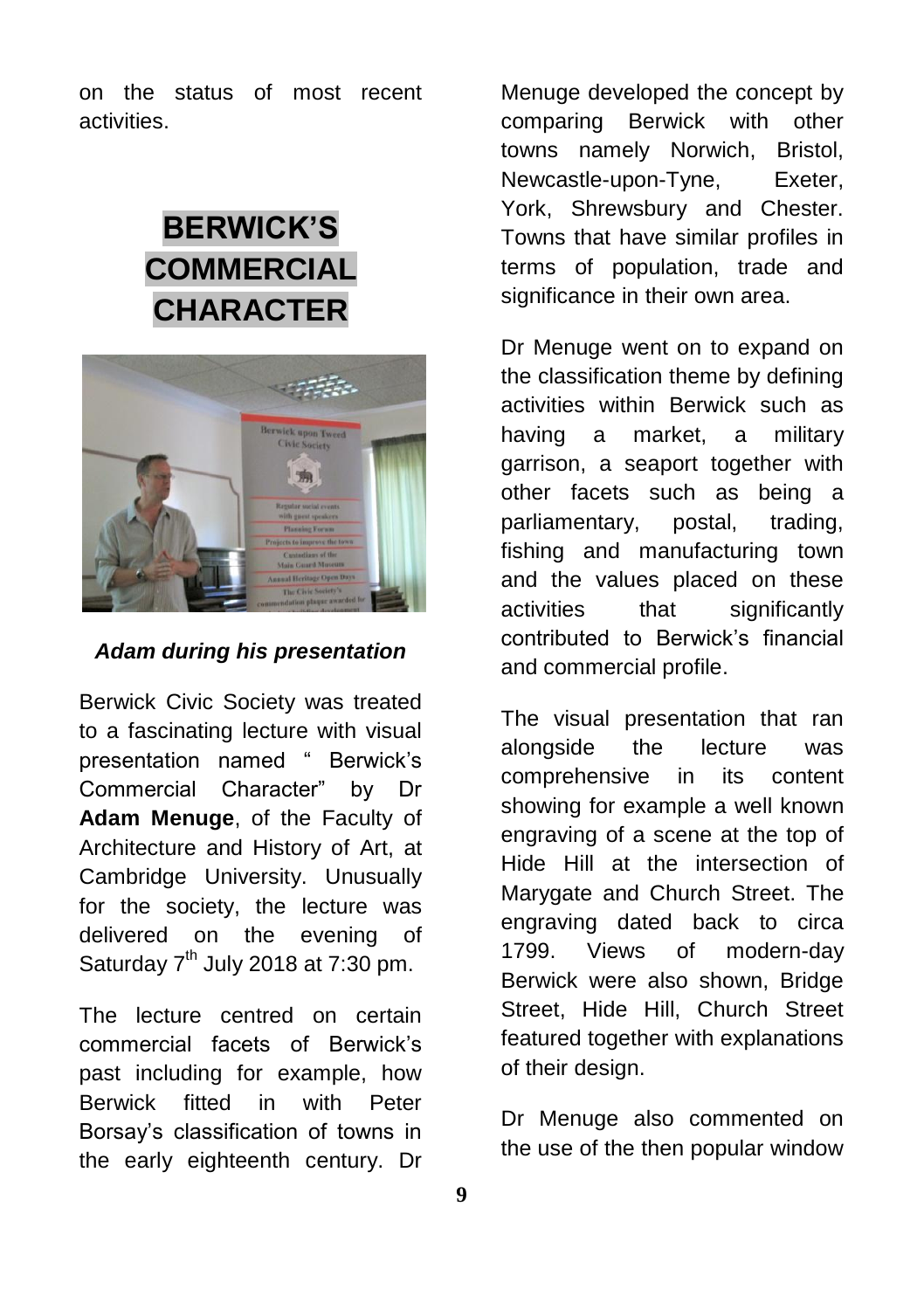designs and installations of the type used in the frontage of the Kings Arms hotel on Hide Hill. Internal layouts of buildings were also shown with particular emphasis on preserved staircases.

The lecture lasted one hour and ten minutes. John Webster, Vicechairman, of the society gave the vote of thanks.

### **GREEK MEDICINE**

Berwick Civic Society had a second lecture during July 2018. The second lecture was delivered on Wednesday  $11^{th}$  at 7:30pm by Dr **Peter Jones** a renowned University classics academic writer and reviewer. The subject matter was on Greek medicine, language and practice.

Dr Jones commenced his lecture by outlining the perceived assumptions the ancient Greeks had made on medical issues and associated remedies. He went on to speak about and expand upon the well established classical view at the time that there were four basic elements that made up the entire world, namely Earth, Air, Fire and Water. There was also the concept that the prevailing

seasons aided medicinal balance in the human body. Reference to Melas Cholos (black bile) featured in this principle.

There was the perception that blood within veins and arteries contained air and that blood simply sloshed about: this view continued into the sixteenth century when relatively modern medics thought that blood travelled up and down in the body, it was not until much later that the theory of circulation was hypothesised and adopted by modern medical practitioners.

Dr Jones went on to describe the derivations of medical terminology relating to organs and diseases originating from both Greek and Latin languages, most definitions of medical conditions can still be expressed in Latin form.

Society member Catherine Seymour was asked to do a set of readings to illustrate the ancient Greek example of how medical conditions were initially defined; each reading was followed by an explanation of the derivation some quite humorous by today's standards. Epilepsy, Diabetes, Gout, Tetanus, Catarrh were just some of the conditions mentioned. Attendees were encouraged to contribute during this part of the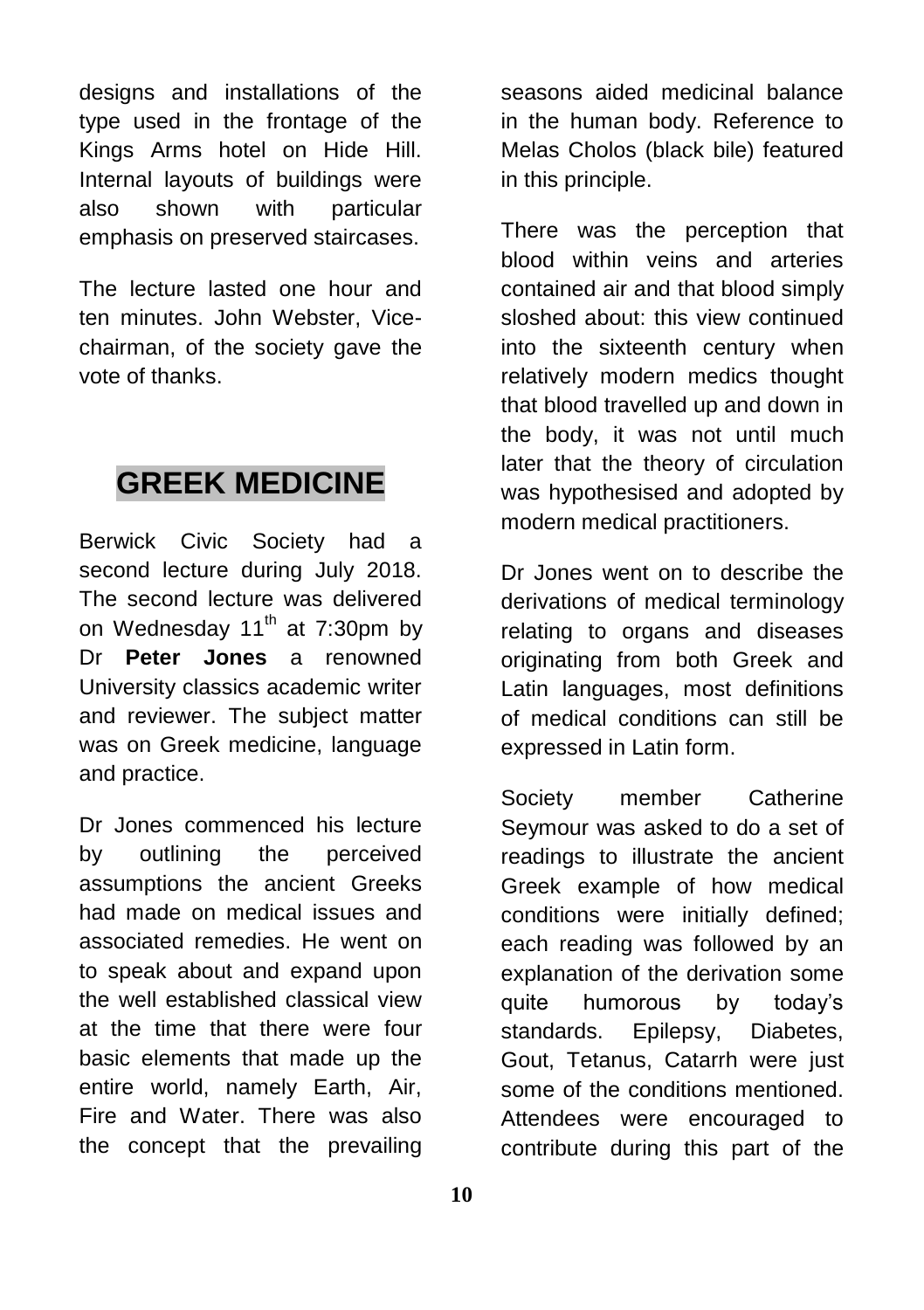lecture in a question and answer format.

Zoreen, Lady Hill Chairman gave the vote of thanks.

## **BERWICK-RUSSIA THE TRUE STORY**

The joint meeting of the Berwick Civic Society and the Berwick History Society took place on Wednesday 17<sup>th</sup> October 2018 at 7.30pm at the church hall on The Parade Berwick-upon-Tweed. The talk was given by Mr James Bruce. Mr Bruce studied Russian at St Andrew's university in Fife.

The subject of the talk was titled 'Berwick-Russia-The Crimean war-The True Story'. Mr Bruce set out to clarify the popular misconception that the town of Berwick-upon-Tweed is still at war with Russia, something that visitors to the town and visitors to Berwick Civic Society's exhibition at the Main Guard in particular, frequently bring up in their questions to the stewards.

The situation originally occurred due to the wording on legal documentation prepared at the outbreak of the Crimean war where the town Berwick-upon-Tweed was specifically identified as an entity and as a result of oversights in the administrative procedures after the end of the war, Berwick, on paper was still at war with Russia, this situation was identified and rectified.

In parallel with the talk, Mr Bruce provided a photographic slide based visual presentation of newspaper articles following the subject and showed some interesting cartoon images of politicised maps of Europe and Russia showing satirical viewpoints of the time. Mr Bruce has spent time in Russia most recently at the football World Cup; he showed some interesting slides of historical locations in and around the stadium.

Mr Bruce ended with a question and answer session. Mr Bernard Shaw and Zoreen, Lady Hill respectively from the History Society and the Civic Society, gave the votes of thanks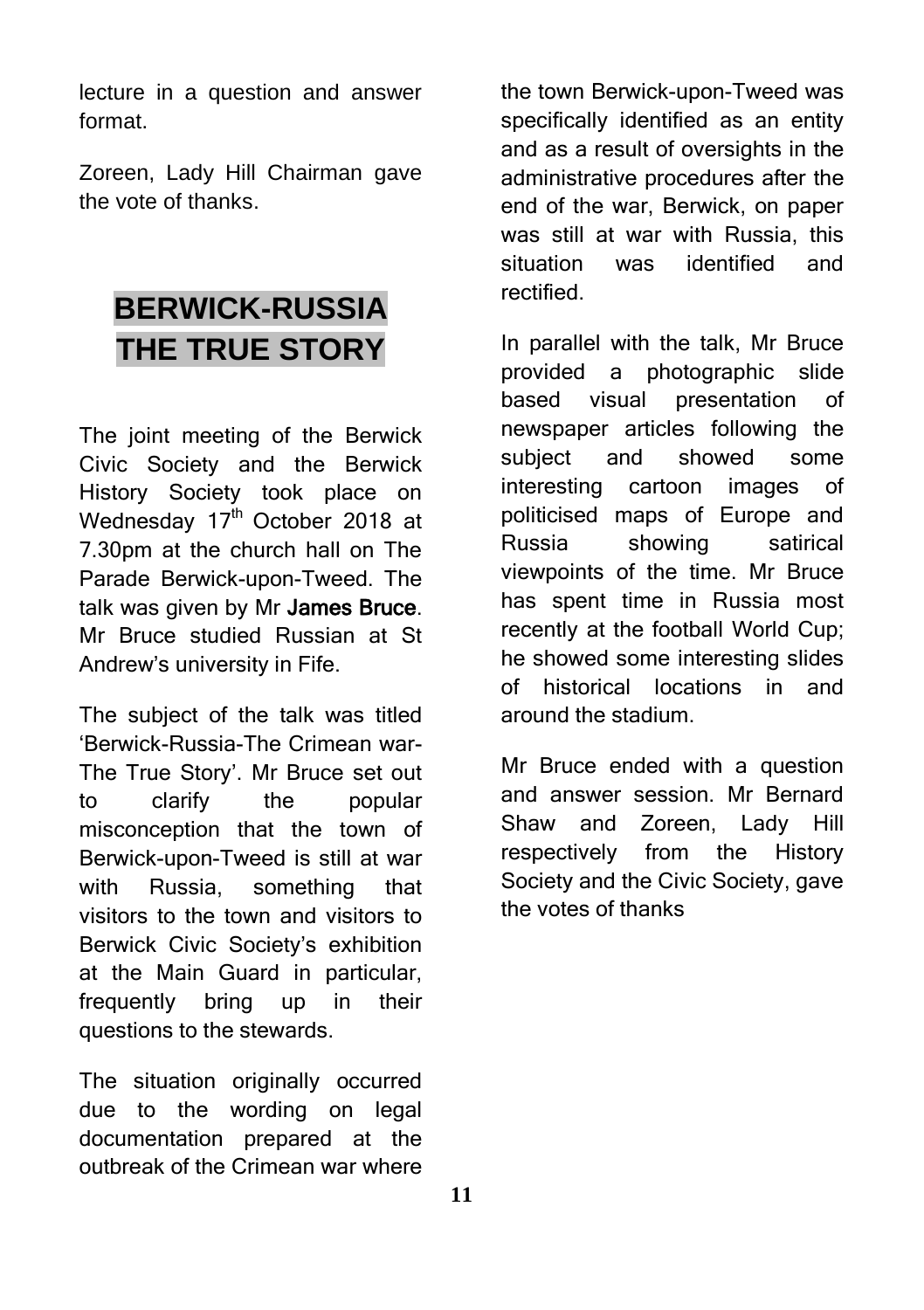# OTHER ITEMS

## BERWICK'S **STEAMSHIPS**

Steam power was effecting mighty changes at sea and many companies saw an engine-driven future. Berwick's smacks and clippers soon had to make way for some Leviathans. Never can there have been so many steamships working out of Berwick as there were in 1838.

The Berwick based General Shipping Company bought the Ardincaple, 'a fine fast sailing vessel' which had survived a fearful storm off Bamburghshire in which three seamen and two ladies had been washed overboard. That same year, 1838, the company also bought the Glenalbyn, 'a powerful and elegant steamship'. These two vessels had been acquired with the intention of carrying on trade with Newcastle and York.

The mood of thrusting optimism did not last long and soon the chairman's reports mulled gloomily over the difficulties of steam. They

had to operate at or near maximum capacity to pay. The Ardincaple needed new boilers. They were costly to insure and sometimes weren't. Nor did Newcastle's trade depression help. The Glenalbyn was taken off the York run after a year and sold.

Before it disappeared from the scene the Glenalbyn had been involved in an incident with another vessel, The Tourist. This intruder tied up in the Glenalbyn's berth. The Harbour Master shouted to the captain to move. When he refused the Harbour Master returned with an axe and slashed the moorings. The matter ended up in court with a finding for the Harbour Master.

Despite the General Shipping Company's problems the Berwick Shipping Company also thought steam would 'ultimately prevail' and bought the Manchester and Rapid, putting both vessels on the London run. In 1840 though, the chairman's report was listing 'events of a disastrous nature'. These included colliding with the forty-ton Trotter in the Thames estuary, running down a sloop off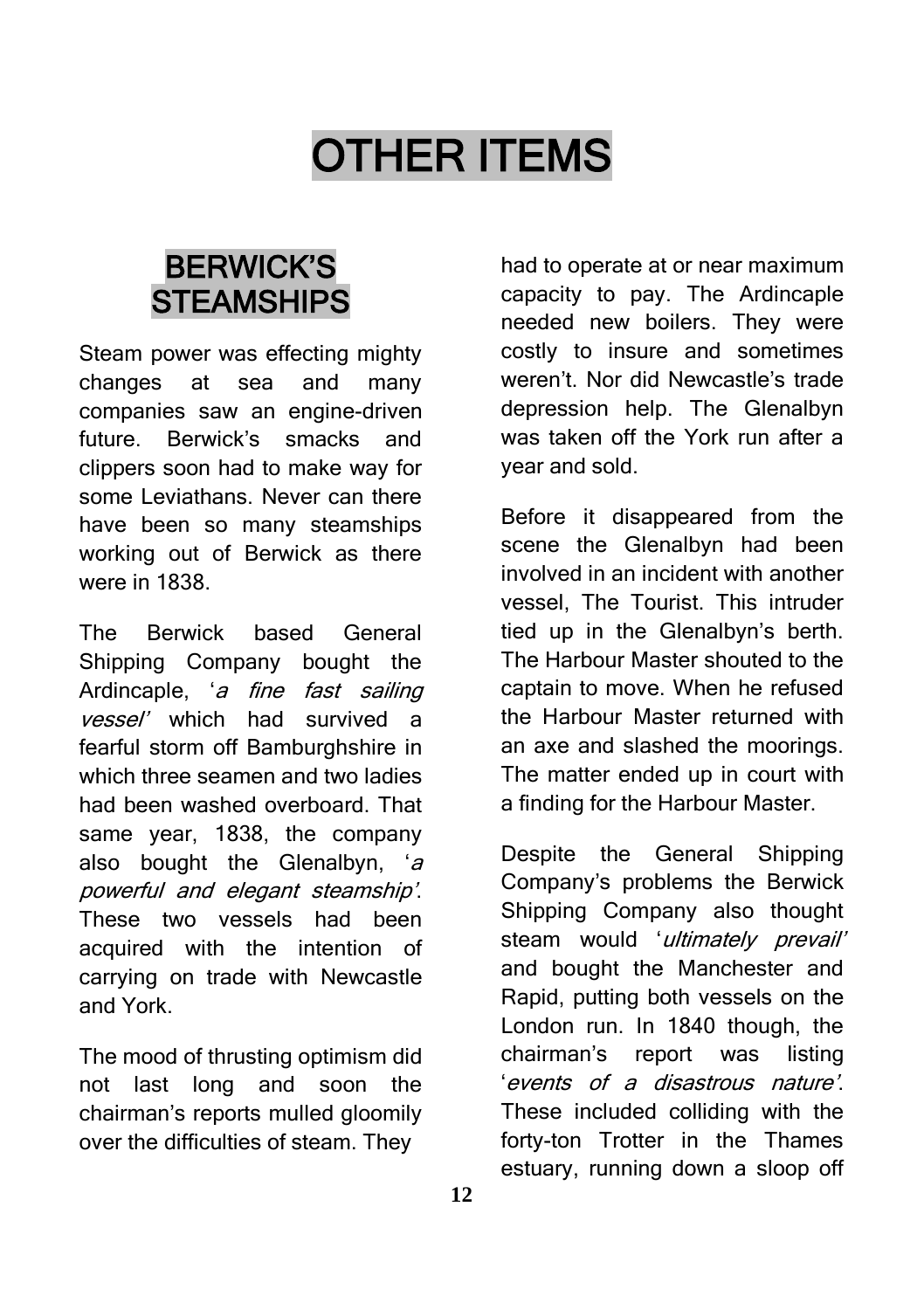Shields, swamping coal carrying Thames barges and, most seriously, a collision with the barque Tyrian in which four of its crew were killed. The Manchester too had been damaged in a Thames storm.

By 1843 the Berwick Shipping Company too was wondering whether there really was going to be a future in steam. An event helped it decide. In November 1844, the Rapid was tied up at its Berwick mooring when a fierce conflagration at night sank it.

Underlying everything was the consciousness of the everadvancing railway that would put an end to the London trade. On the completion of the Newcastle-Tweedmouth section of the line Ardincaple was sold for the meagre sum of £255. In May 1848, the Berwick Shipping Company was advertising 'new and fast clipper schooners' and sent the Manchester to the breaker's yard. The steamship adventure was over.

### Michael Cullen

## EDWARD Ist GOOD FRIDAY 1296

The Association of Free Miners still work in Gloucestershire's Forest of Dean, the last link to a Charter granted by Edward Ist March 30th 1296 at Berwick. Edward was so impressed by the speed with which a group of his soldiers undermined the walls of Berwick Castle that he granted them charter to dig for coal freely. Anyone over 21, apprenticed to a free-miner for a year and a day, could call himself a free-miner. What brought Edward and his men to Berwick-upon-Tweed 700 years ago and why did he order them to undermine its walls?

When asked where MAGNA CARTA was signed, one wag replied, "bottom right hand corner?" We know that John Lackland did in fact apply his seal to the bottom right hand corner at Runnymede June 15th 1215. My wife Susan's uncle Geoffrey Sale found a copy of the 'Great Charter' at King's School Bruton when headmaster, its sale securing the future of his school.

The charter included promise to defend the life, liberty and property of all citizens. John died of dysentery at Newark a year after Runnymede, fighting his barons around the Wash, supported by Dauphin Louis of France and French mercenaries. John had Pope Innocent III annul Magna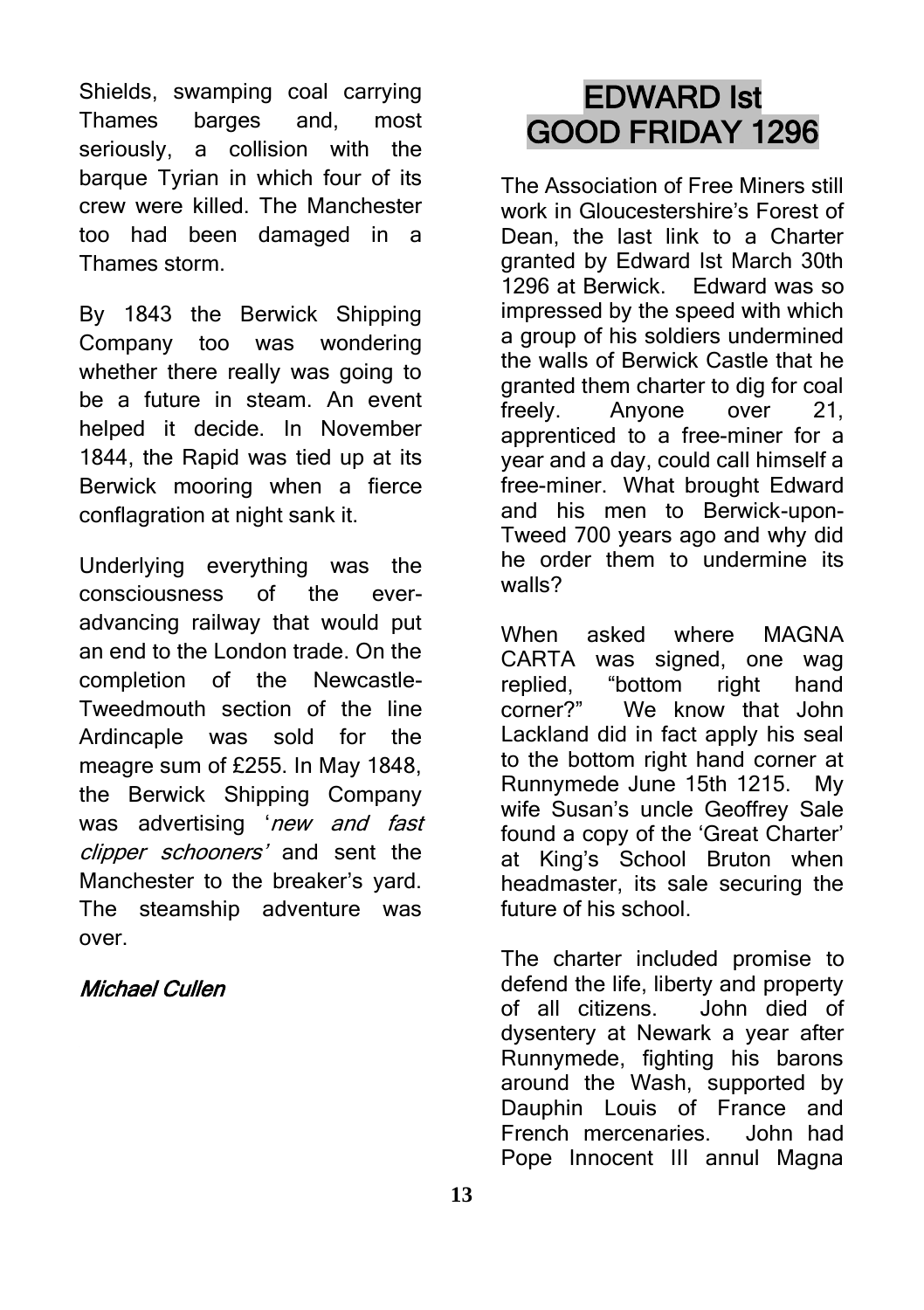Carta but it was reissued shortly after his son Henry III succeeded him.

Henry was succeeded by his son Edward I. Edward no doubt chose to ignore the letter of the Great Charter's law as he arrived on the outskirts of Berwick March 30th 1296. He rode on his favourite horse Bayard at the head of an army estimated to comprise 30,000 foot soldiers, 5,000 mounted men at arms and over 100 ships. Berwick, once the foremost of the four original Royal Boroughs of Scotland, was to suffer such a reversal of its former fortunes that it was never to recover. One historian puts it plainly "the town was ruined forever, and the greatest merchant-city of Northern Britain sank from that time into a petty seaport".

One wonders just how much or how little Berwickers knew of Edward's reputation, as they defied and taunted him with the name 'Longshanks' a title by which he would be known for the rest of his days, days that many Berwickers would not live to see.

After witnessing the young Prince Edward stab a man to death at dinner, one subject remarked "I look forward with dread to the day when he will become King." Edward embarked upon a Crusade to The Holy Land in 1270, where he attacked Nazareth, killing everyone he found there. Although his father died in 1272, life was so

stable at home Edward did not return to be crowned until 1274.

After his Coronation, Edward was determined to be seen to be King and ruler not simply in name but also in deed, so focussed on what he perceived to be the four main threats to his Kingship, the Welsh, the Jews, the Scots and the French.

He waged two systematic campaigns against the Welsh, the first in 1276-77 led to the overthrow of the great Llewellyn ap Gruffyd. Turning then to his second threat, he had all Jews in Britain arrested, hung 267 and banished the remainder.

Returning to the 'Welsh problem' in 1282, further attacks led to the death of the Great Llewellyn and the capture of his brother David, whom Edward had hung, drawn and quartered at London.

### Alan Hughes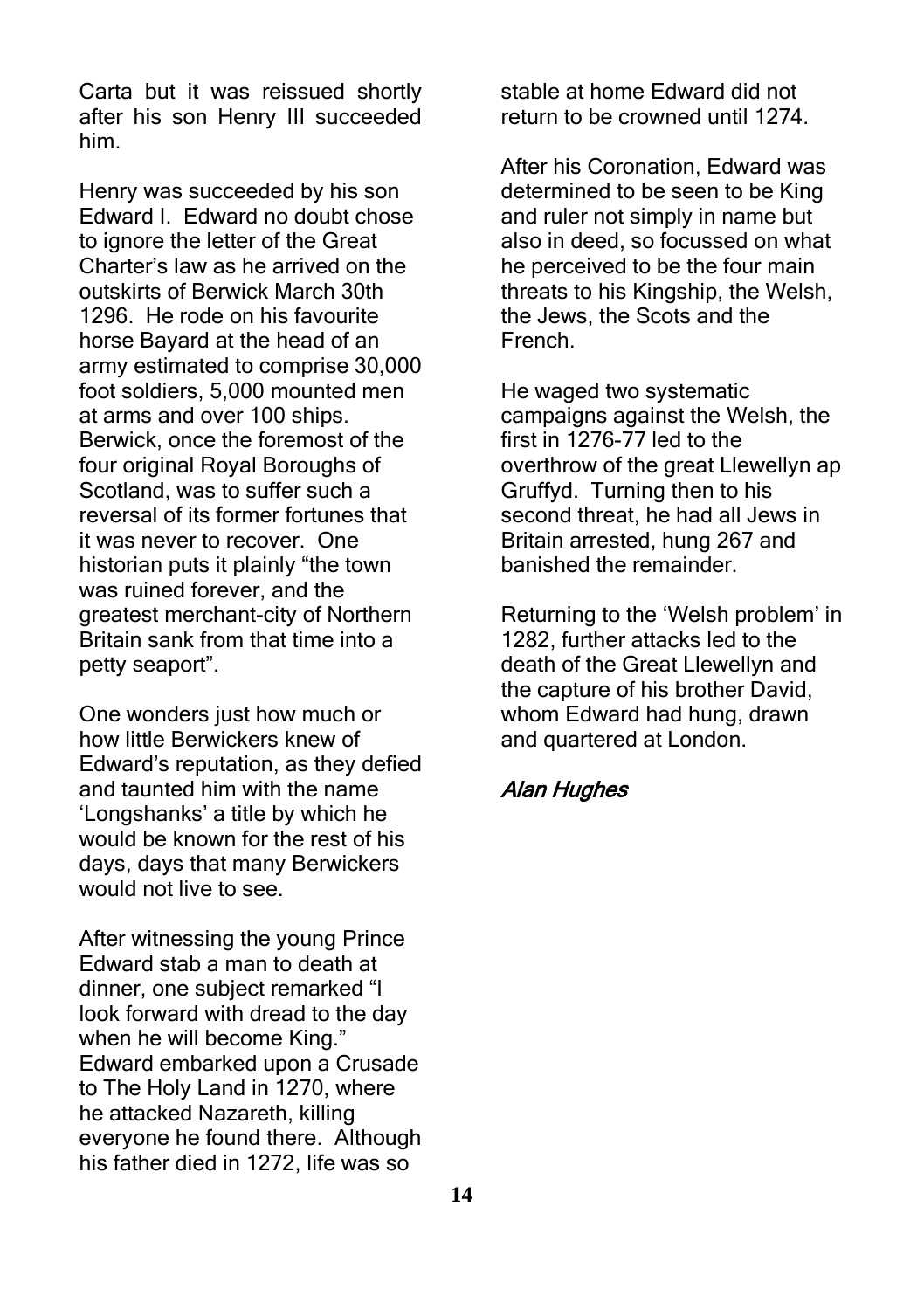

## DAVID'S GRATE CHALLENGE

Berwick Civic Society has in its ethos the desire to preserve as much of the historic fabric in the town, in this context it is correct for not only the external architectural features to be preserved but to also ensure where possible, that historic internal features are preserved. On the basis of the foregoing, I as a retired design engineer who likes to participate in hands-on engineering projects, classic car restoration and guitar construction for example, was delighted to accept a commission to renovate a range type cooker/heater located in Berwick-upon-Tweed.

A range was the forerunner to the AGA style of cooker and has its roots in the  $18<sup>th</sup>$  and  $19<sup>th</sup>$  century when the technique of casting iron into practical, robust and decorative items was perfected, the historic village of Beamish has several working examples. This model dates from the late 1880's and comprises of an oven, hot plate cooking and water heating facility and was custom built to fit the available space by a local company called Thompson.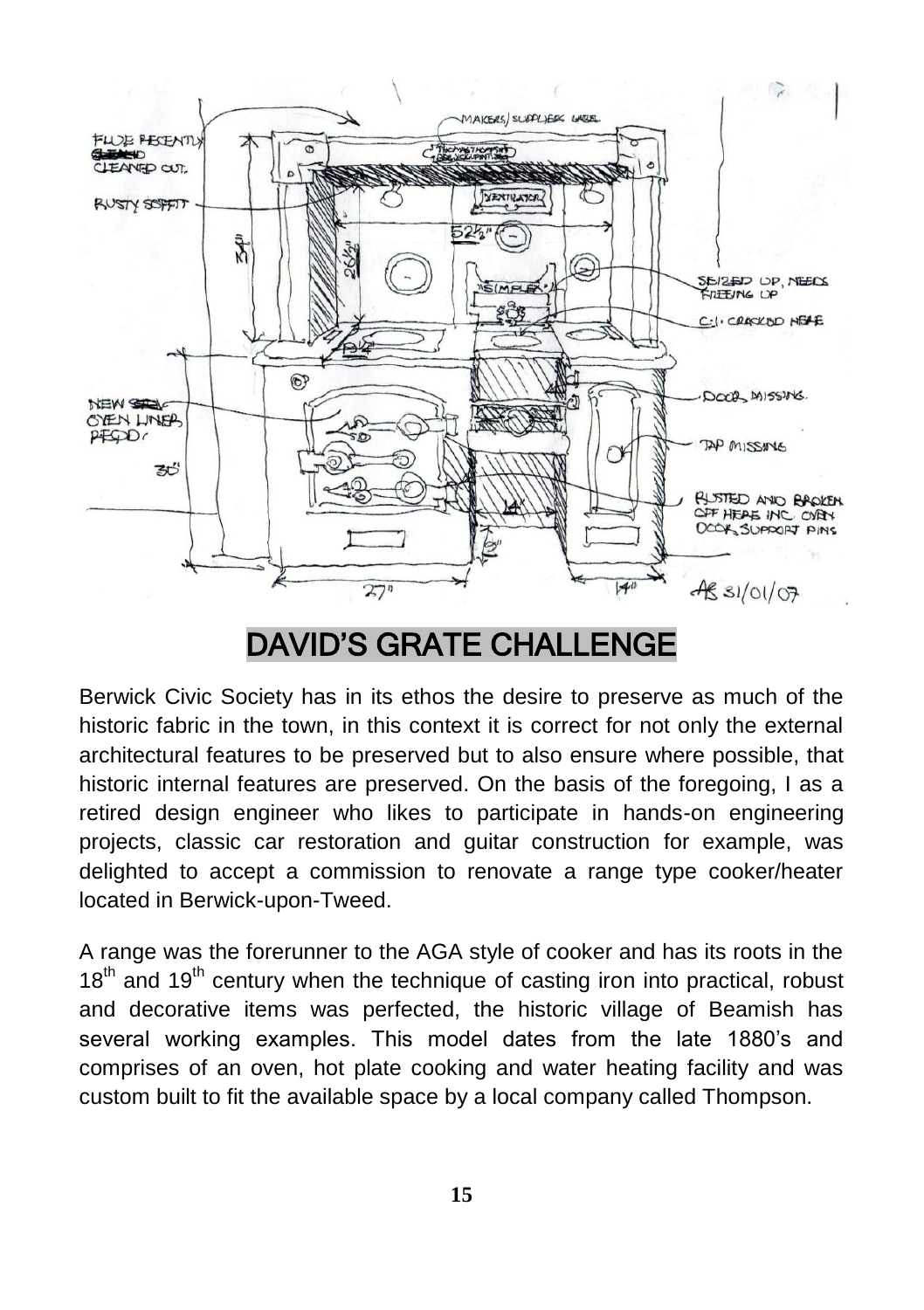Having researched the subject and obtained a sketch, I was able to assess what the range originally looked like, so I produced several drawings of the components that needed construction at the workshop at my home. It must be noted that the grade of cast iron used in the late  $19<sup>th</sup>$  century is no longer available; therefore I had to use modern materials to complete the project.

The first item I had to repair was the oven door support side panel that had fractured and as such did not allow the oven door to open or close safely. Using a piece of 3mm (1/8"inch) thick steel plate I was able to sandwich this plate behind the existing broken pieces and to drill and countersink (very very carefully) the cast iron support and secure the repair with slotted head countersunk screws to give the correct period look.

The second item requiring attention was the replacement of the severely corroded interior oven panels. Due to the limited access within the oven I had to remove the existing panels, use them as a template and to construct new panels offsite in a way that reflected the accessibility issues and then install them in a fairly difficult way.

The third item is the firebox hearth; this item was disintegrating so I took the decision on safety grounds to dismantle it. I rescued the useable parts and constructed a freestanding custom-made firebox structure to be bolted to the floor.

I have found the project to be a very interesting experience and thoroughly enjoyed the challenge



### *David Spencer-Barclay*

The refurbished range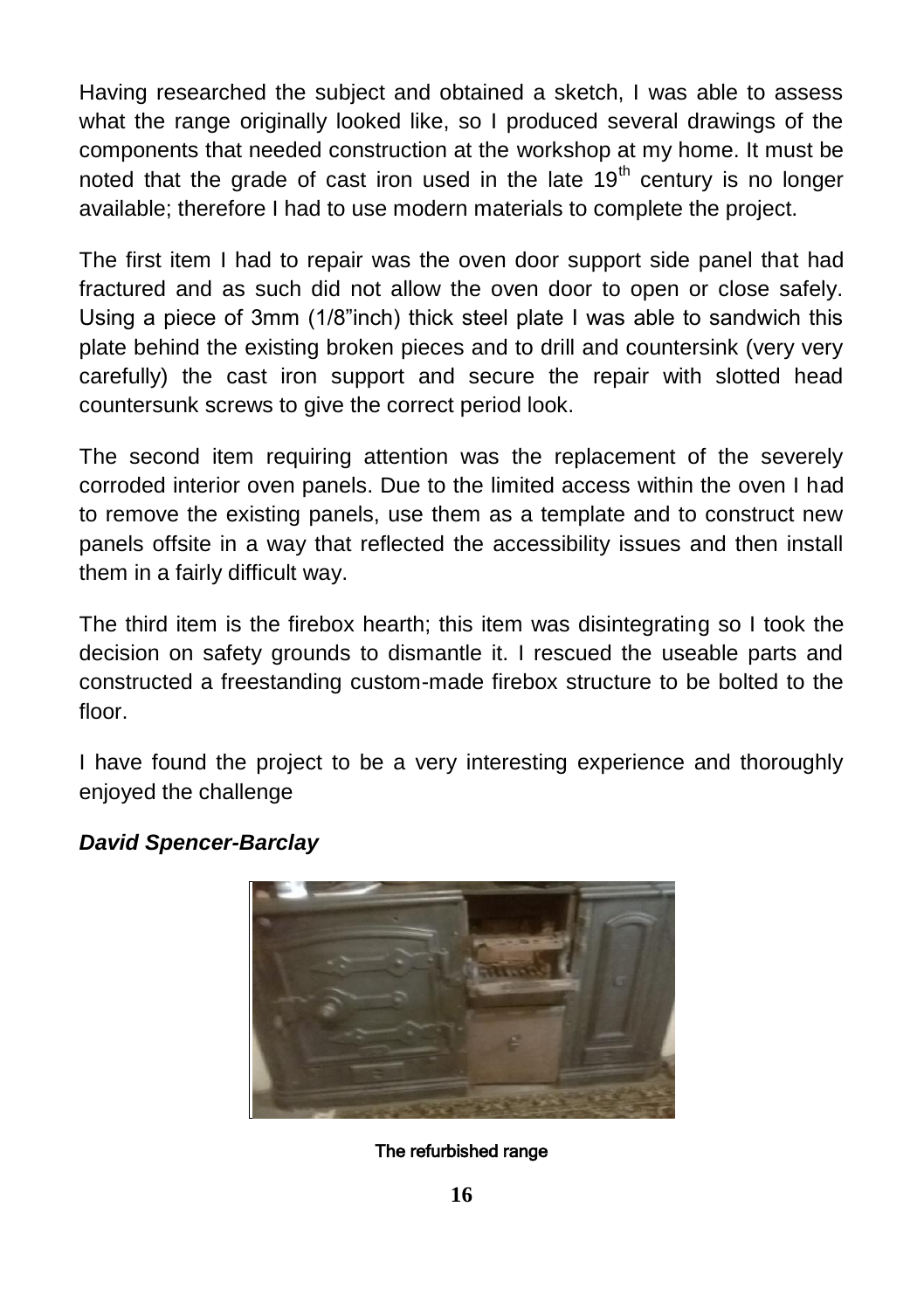## PAXTON HOUSE WATER WHEEL



The wheel in action

If you've not been already then a visit to Paxton House is worthwhile to see Scotland's only surviving 18<sup>th</sup> century waterwheel and beam pump in action. The waterwheel came back into use in April this year after considerable restoration.

Here is information gleaned from the Paxton House website that gives a bit of background.

When John Adam designed Paxton House for Patrick Home in 1756, architect and owner had to make special provision for supplying it with fresh water from the springs in the Dene.

This was far sighted of them both at the time as little was known about water borne diseases until the mid-19<sup>th</sup> century. Water quality was generally perceived as either 'fresh' or 'foul'.

Paxton was one of the first houses in Scotland to pump water from a local spring up to a storage tank at the top of the house, using cutting edge 18<sup>th</sup> century technology.

A huge flood in 1948 buried the<br>remnants of the original remnants of the original mechanism but we were fortunate as a very similar system was discovered at nearby Blackadder. This last surviving water wheel and pump were kindly donated to the Paxton Trust by Blair Harrower, meaning this historically important machinery could be saved and conserved.

John Webster



Access to the wheel is down steps to the burn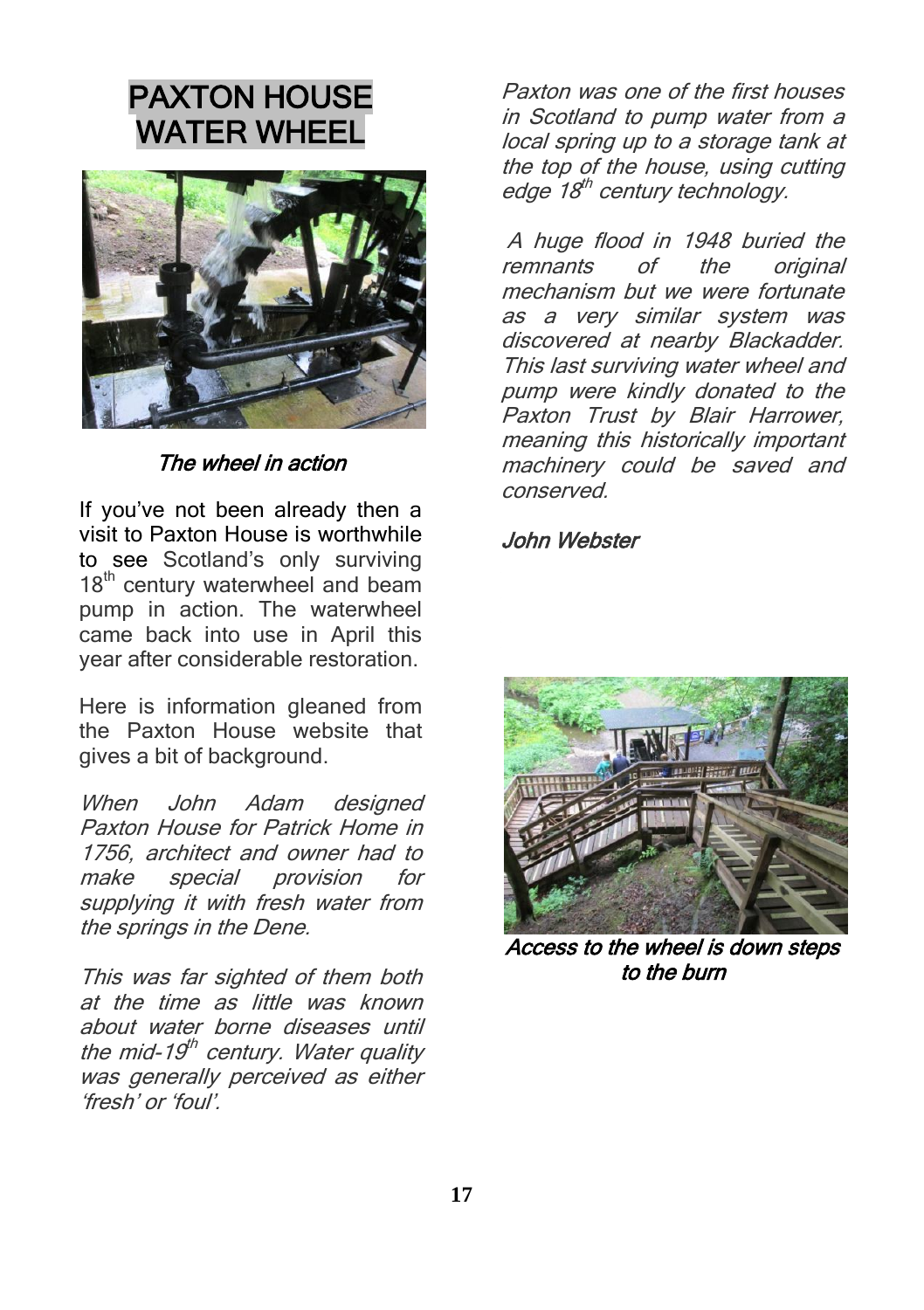### BERWICK **REGENERATION COMMISSION**

The Berwick Regeneration Commission (BRC) was set up with the purpose of providing democratic legitimacy and a clear route for delivery of regeneration projects in the town.

Its membership includes the three Northumberland County Councillors for Berwick, Georgina Hill, Gregah Roughead and Catherine Seymour.



It also contains Richard Wearmouth, the NCC Cabinet Member for Regeneration and Economic Development. Richard is also Chairman of NCC's regeneration arm, Arch which is soon to be replaced by a new company called Advance Northumberland.

There are three members from Berwick Town Council and three

elected Northumbria Healthcare, NHS Foundation Trust governors who sit on the Commission for matters relating to healthcare and the new Berwick Hospital.

We also have the support of a range of officers with wide-ranging expertise in regeneration, economic development and bid writing.

Amongst the key aims of the BRC are Town centre improvement (drastically improving the look of Marygate), improving rail connectivity, developing a Berwickfocussed tourism strategy, maximising our position on and by the water, development of a further and higher education offering and promoting projects which have the potential to be truly transformational.

The BRC is delighted with the recent good news that £20m will be invested in a new state of the art leisure centre with a 3G pitch. Also, that Berwick will have a new hospital on a separate site and there are a range of other developments in the pipeline.

The BRC is excited by the opportunities presented by North of Tyne Devolution and, particularly, the Borderlands Growth Deal.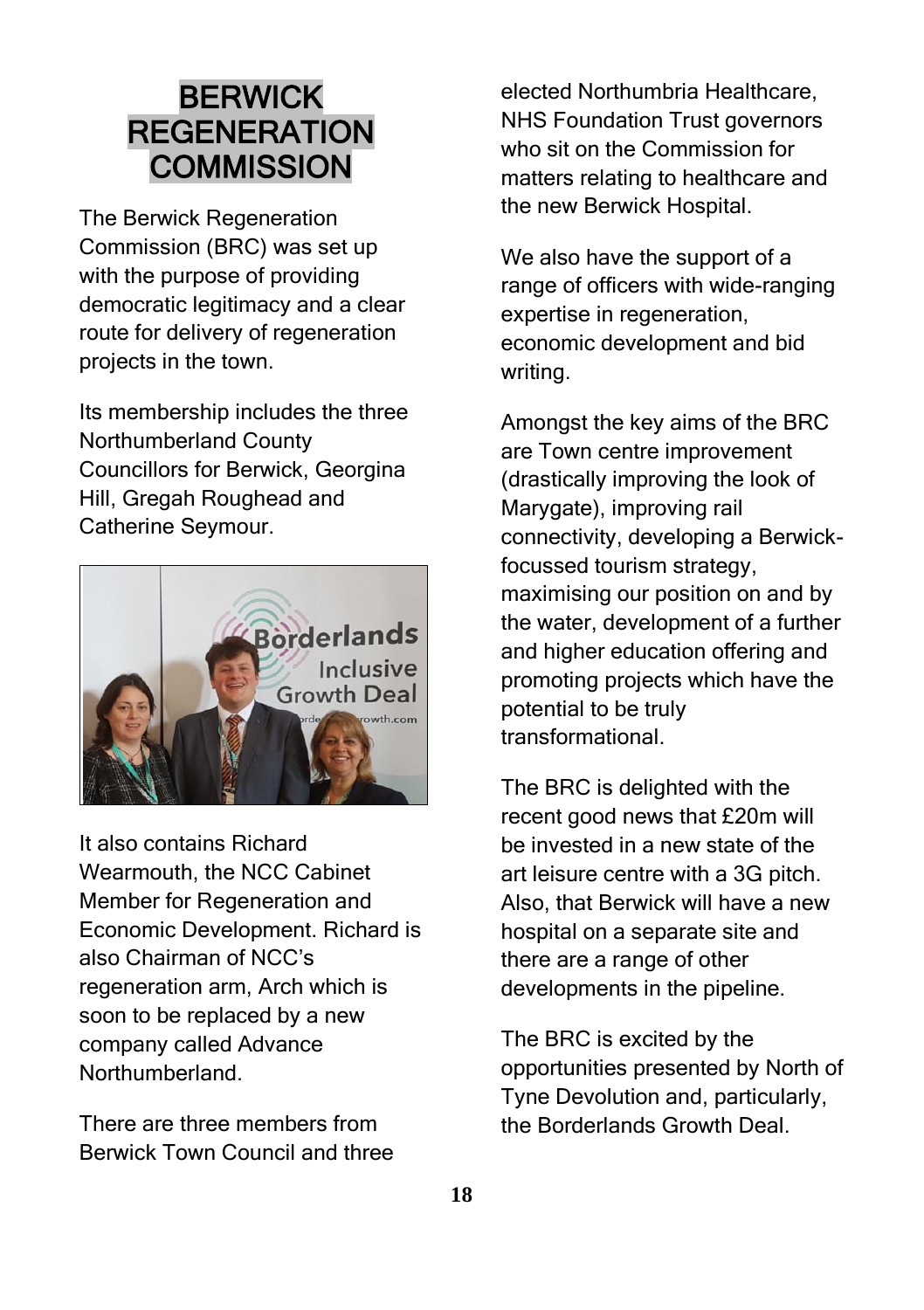We are bidding for major funding for a new theatre, cinema and conference centre for Berwick, with the intention of creating an iconic new building which, to use the phrase of the leader of NCC, creates the potential for "cultural transformation" in the town, building on the already excellent offering at The Maltings.

The BRC is keen to work with the various groups in the town and all residents as we strive to usher in a new era of delivery for Berwick.

### Georgina Hill

### SPITTAL TOURISM

In April 1920, Cllr. Edminson was anxious to get Spittal cleaned up before visitors arrived. He noted in particular the dilapidated state of part of the prom and that the Fish Quay 'had an evil look and a terrible smell. Smells from fish curing and the factories had been off-putting. The previous June it had been too much for one visitor who went home early for, 'the smell was in my bedroom and every place I went. It haunted me everywhere'. Those who came from industrial towns were probably more hardened to these aromas.

Large numbers of visitors did though come, parties numbered in the hundreds being common. The habit of the Border towns taking their trade holidays in rotation ensured a steady inflow during the summer months. In 1928 Spittal was so crowded with visitors as to give 'the idea of an invasion'. Sizable school parties turned up regularly, that from Kelso being the most persistent. (This was a longestablished custom and an idea to go elsewhere in 1908 had had children chalking 'Vote for Spittal' on the pavement when the matter was put to a meeting. Spittal won.)

In 1930 a party of 800 arrived at Tweedmouth Station and marched to Spittal preceded by the Kelso Pipe Band. Its popularity survived the wet weather of which they seemed to get an unfair share.

It was sometimes said that there was not enough to do. An extra dimension was added with the opening of the Palais de Dance though it burned down two years after opening. Fortes replaced it with the popular Venetian pavilion which hosted tea and coffee dances while those with a competitive edge could enter foxtrot or crooning competitions.